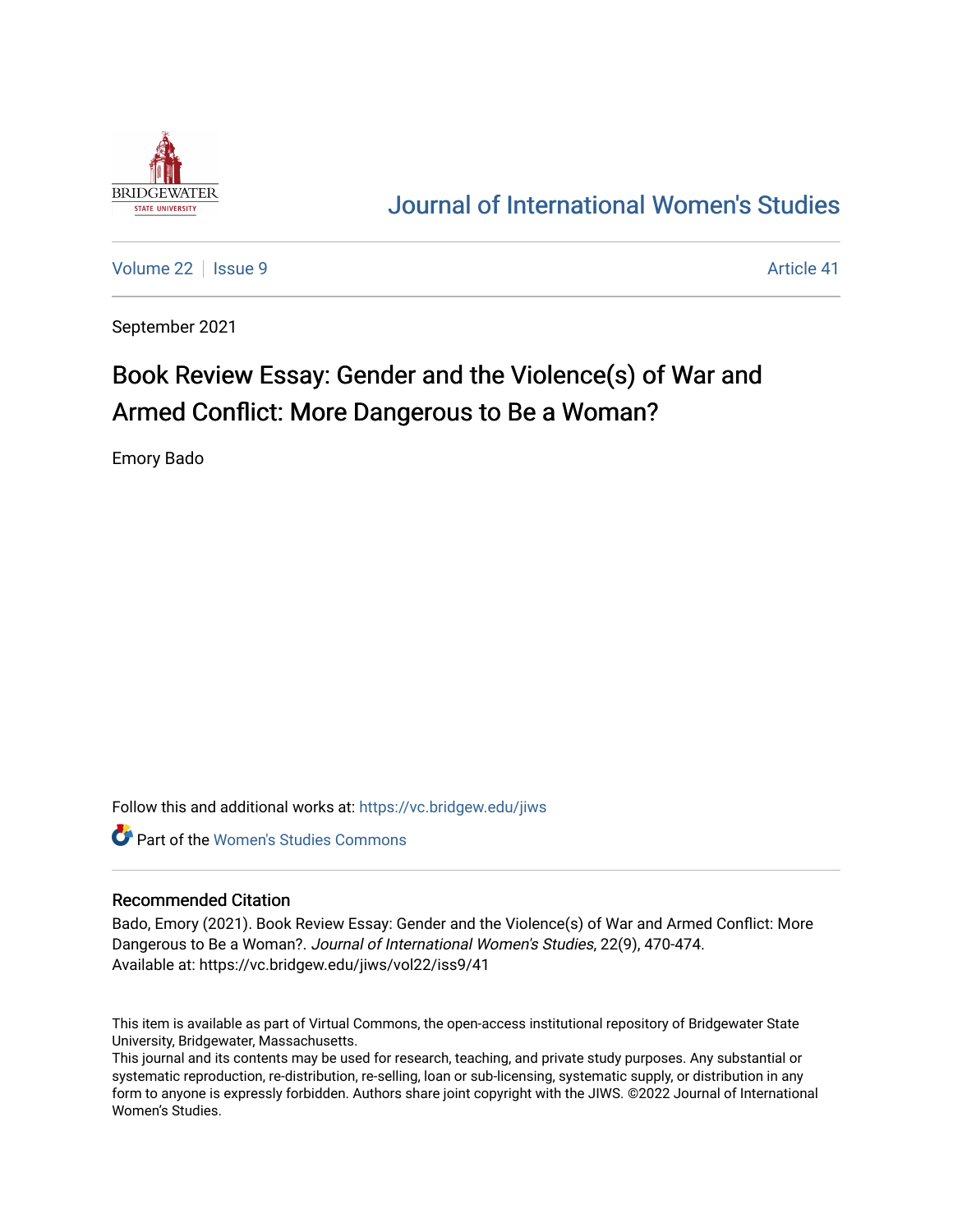Bado: Book Review Essay: Gender and the Violence(s) of War and Armed Conflict: More Dangerous to Be a Woman?

This journal and its contents may be used for research, teaching and private study purposes. Any substantial or systematic reproduction, re-distribution, re-selling, loan or sub-licensing, systematic supply or distribution in any form to anyone is expressly forbidden. ©2021 Journal of International Women's Studies.

### *Book Review Essay: Gender and the Violence(s) of War and Armed Conflict: More Dangerous to Be a Woman?*[1](#page-1-0)

Emory Bado $^2$  $^2$ 

In *Gender and the Violence(s) of War and Armed Conflict* Dr. Stacey Banwell seeks to determine how gender impacts both the perpetrators and the victims within a conflict. She uses a feminist approach, leaning on empirical and theoretical research throughout the book. Banwell believes research should focus on how males and females experience violence differently, rather than answering the question of who suffers more.

Banwell uses qualitative research to look at the lived experiences of actors in the conflict. She presents testimony from survivors, her research, and secondary sources to prove her arguments. She asserts that if people continue to argue that it is more dangerous to be a woman, the differences between the experiences of males and females will never be determined. Without this knowledge, women and their reproductive systems will continue to represent the nation and males will still be expected to be fighters, protectors, and perpetrators. Further, the binary view will continue to get in the way of understanding the full scope of how gender impacts individuals differently preconflict, during the conflict, and post-conflict.

For the reasons noted, *Gender and the Violence(s) of War and Armed Conflict* would work well in advanced undergraduate or graduate-level peace and conflict studies or gender studies courses. Banwell does a thorough job defining the terminology she uses and providing an outline for each chapter, making it easy to follow and understand for students. As an undergraduate student myself, I would love to have been assigned this book. However, a weakness of Banwell's work is that it struggles to give adequate attention to male victims.

Unfortunately, Banwell's approach to male victimization is minimalistic. She devotes chapters one through four to female victimization. For chapter five, she discusses females as perpetrators. It is not until chapter six that males as victims are examined. This is surprising as Banwell argues throughout the book that there is a need to look at and do research on the different experiences of males and females. She specifically argues it is the failure to do so that maintains harmful gender norms and prevents us from understanding conflicts. This is inconsistent with Carpenter (2006), who she cites as affirmation for male inclusion.

Banwell appears to recognize the need to focus on male victimization when she suggests more energy should be spent on evaluating the differences in how males and females experience conflict. As Carpenter (2006) mentions there is a tendency for researchers to ignore male victimization,

<span id="page-1-0"></span><sup>1</sup> Banwell, S. (2020). *Gender and the violence(s) of war and armed conflict: more dangerous to be a woman?* Bingley, West Yorkshire, England: Emerald Publishing Limited.

<span id="page-1-1"></span><sup>&</sup>lt;sup>2</sup> Emory Bado is a graduate of Kent State University in Ohio where she majored in Peace and Conflict Studies and minored in Women's Studies with a focus on Pre-Law.

Email: ebado@kent.edu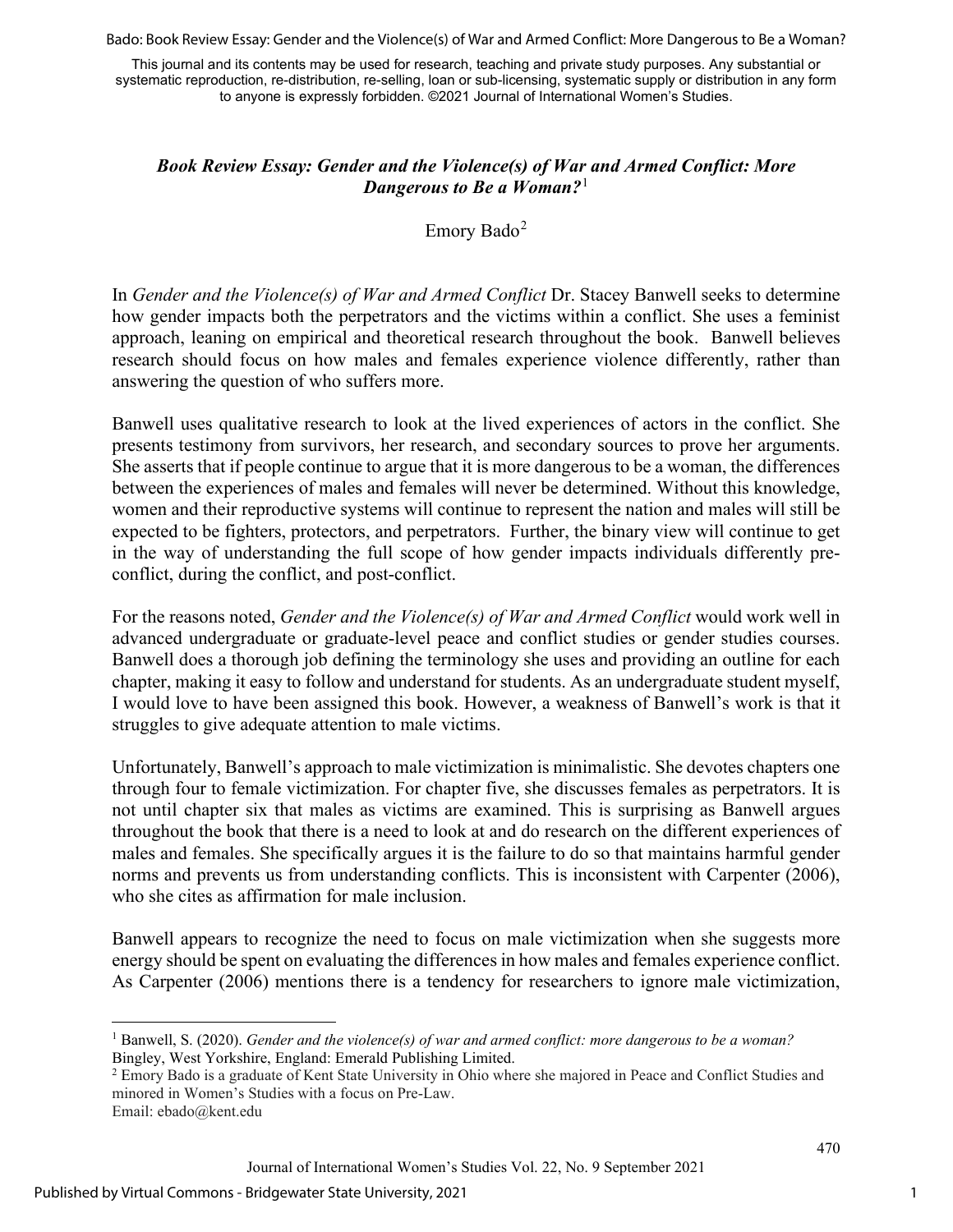using the lack of data as an excuse, when they should be drawing attention to the issue and collecting gender-disaggregate prevalence data to close the research gap. Banwell does this when she gives the lack of data on male victimization as a reason for her failing to go into detail about how males experience violence.. Banwell chooses to focus on female victimization instead, referring readers to Chapter 6 for discussion on male victimization. For the reader this is incomplete. Though there is a lack of data, this should not have stopped Banwell from engaging more with the available data.

Sivakumaran (2007) argues that analyzing the issue of male sexual violence may help dispel the binary of females as victims and males as perpetrators. Giving attention to the treatment of male survivors "may prove an invaluable contribution to the fight against sexual violence against women in conflict; ignoring it may mean missing out on a vital component of the issue" (2007, pp 260). By only devoting one chapter to this topic, Banwell provides readers with a book about the female experience within conflict instead of a much-needed analysis of the impact gender has on experiencing violence.

Banwell demonstrates five key arguments throughout the book. She shows us that gender-based violence is not solely an interpersonal form of violence, rather it is also tied to structural violence and State crimes. Banwell also explains how the maternal view of women as mothers to children and as mothers to the nation puts them at risk for reproductive genocide, like forced abortion or forced sterilization. She discusses how gender essentialism, which ties masculinity to war and violence and femininity to victimization, prevents us from understanding and noticing the experiences of male victims and female perpetrators. Banwell mentions how climate variability can play a role within structural and interpersonal violence, both during and after the conflict, because of its intersection with gender. Her final key message, which she works to demonstrate in each chapter, is that violence takes place at the macro-, meso-, and micro-levels. She analyzes six case studies in the book, drawing on secondary sources for the Holocaust, the 1971 Liberation War in Bangladesh, and Abu Ghraib, and pulling from her research for the DRC, Iraq, Syria, and Darfur.

Banwell begins with the Holocaust and the 1971 Liberation War in Bangladesh. She applies the woman-as-nation thesis to both, where women are symbolic and corporeal mothers of the nation (2020, pp 38). During the Holocaust, the Nazi regime attacked the reproductive capabilities of Jewish women through the reproductive violence of forced abortion and forced sterilization. In Bangladesh, the State-regulated motherhood by providing abortions and adoptions for wartime babies to restore the nation and 'cleanse' it from the war. With this case study, Banwell shows the vulnerability of the maternal body during conflicts. She proves her argument that women are targets of violence because of their reproductive abilities.

Banwell then uses the feminist political economy approach to analyze the globalization context and sexual violence in the DRC. She discusses the economic aspect of the conflict, focusing on state-corporate crimes and their interaction with globalization masculinity. Banwell mentions how rape is used to access mineral wealth within the DRC. Rape is also used by individual men to raise their position in the gender hierarchy. She argues that rape is used as a weapon of war in the Congo against females and until immunity is taken away from these transnational businesses, the sexual violence will continue.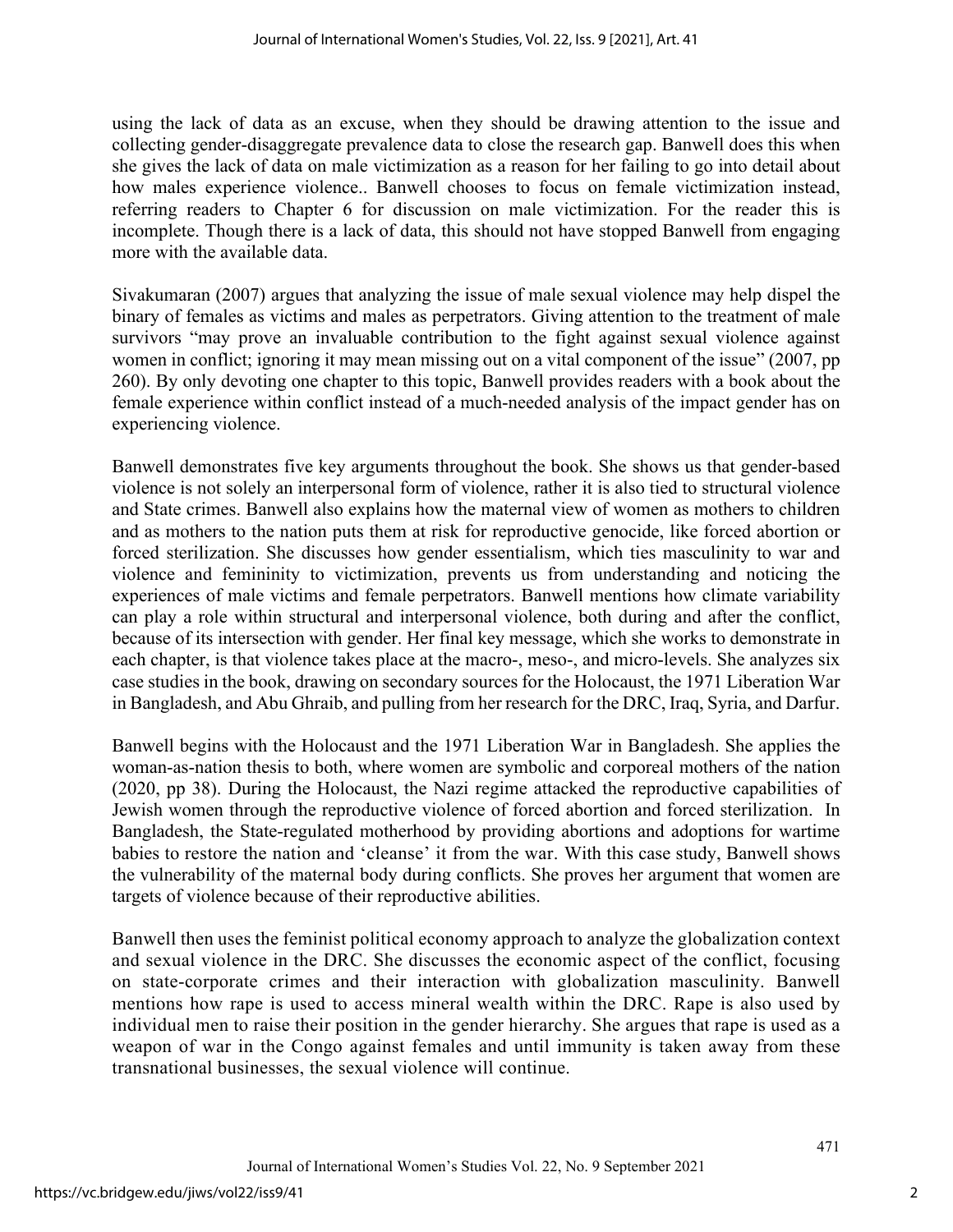Banwell continues her use of the feminist political-economic approach when discussing Iraq and its invasion and occupation by US forces. She argues that because of the economic collapse that resulted from the US invasion, women were forced into the illicit economy to survive. Banwell discusses the viewpoints of radical feminists and sex radicals about sex work, with radical feminists seeing it as intrinsically exploitative and the latter seeing it as a legitimate form of work, if not forced. Banwell tells us that both views have their points and their shortcomings, believing sexual violence is a continuum where choices are "neither completely independent either of its chooser or its context" (Sjoberg as cited in Banwell, 2020, pp 124). Banwell notes there were gender issues in Iraq before, but the US invasion and implementation of US economic policies worsened the sexual gender-based violence, and women were turned into commodities to be trafficked by male criminal networks. Banwell mentions how gender impacts how victims and perpetrators experience conflict differently.

Banwell turns next to gender-based violence in Syria. She argues the securitization and fetishization of rape and sexual violence causes other forms of gender-based violence against civilians to be overlooked. To combat this, she attempts to broaden what gender-based violence is by identifying and analyzing three areas of gender-based violence in Syria utilizing the feminist political economy approach. These areas are the denial of healthcare and safe abortions, denial of education, and denial of employment opportunities. Banwell relates the denial of healthcare to Trump and his administration's decision to cut funding for the United Nations Population Fund. She talks about early marriage regarding denial of education and touches on the informal economy in Syria, with women being forced to enter the illicit economy to survive. Banwell notes the drought in Syria worsened the poverty and unemployment there, forcing women to rely on sex work to survive.

Banwell then switches gears and focuses on women as perpetrators, looking at the sexual and gender-based violence that occurred at Abu Ghraib. She challenges the construction of females as victims and wartime gender essentialism. She uses Feminist Criminology to talk about how female agency, class, gender performance, and the maternal militarized body are seen within the images taken at Abu Ghraib. She also discusses the gender violence and ethics surrounding them, noting that the images fall outside of the tropes of women as victims in need of rescue. She argues her war-on-terror femininity concept explains this juxtaposition, asserting that women are not always victims within a war, and being a perpetrator does not require women to remove their gender identities. Rather, as perpetrators, women challenge the line between masculine and feminine. This is seen with Sabrina Harman, one of the female perpetrators, showing her maternal side in one picture where she is stitching a wound on a detainee and showing her violent side in another where she is smiling over a detainee's dead body. As a reader, I was disappointed that Banwell did not discuss male victimization by female perpetrators in this case study as the omission rendered the discussion incomplete.

Finally, Banwell turns her attention to the experiences of male victims in Darfur. Here, the Janjaweed and other groups of male soldiers committed rape, sex-selective killing, and genital mutilation as a form of reproductive violence against Darfuri men. She argues seeing male victimization as an ontological and maternal impossibility excludes male survivors and ignores the need to confront male-to-male sexual violence. This chapter is the only chapter to thoroughly address male victimization. Because of this, the chapter felt as if Banwell had crammed all her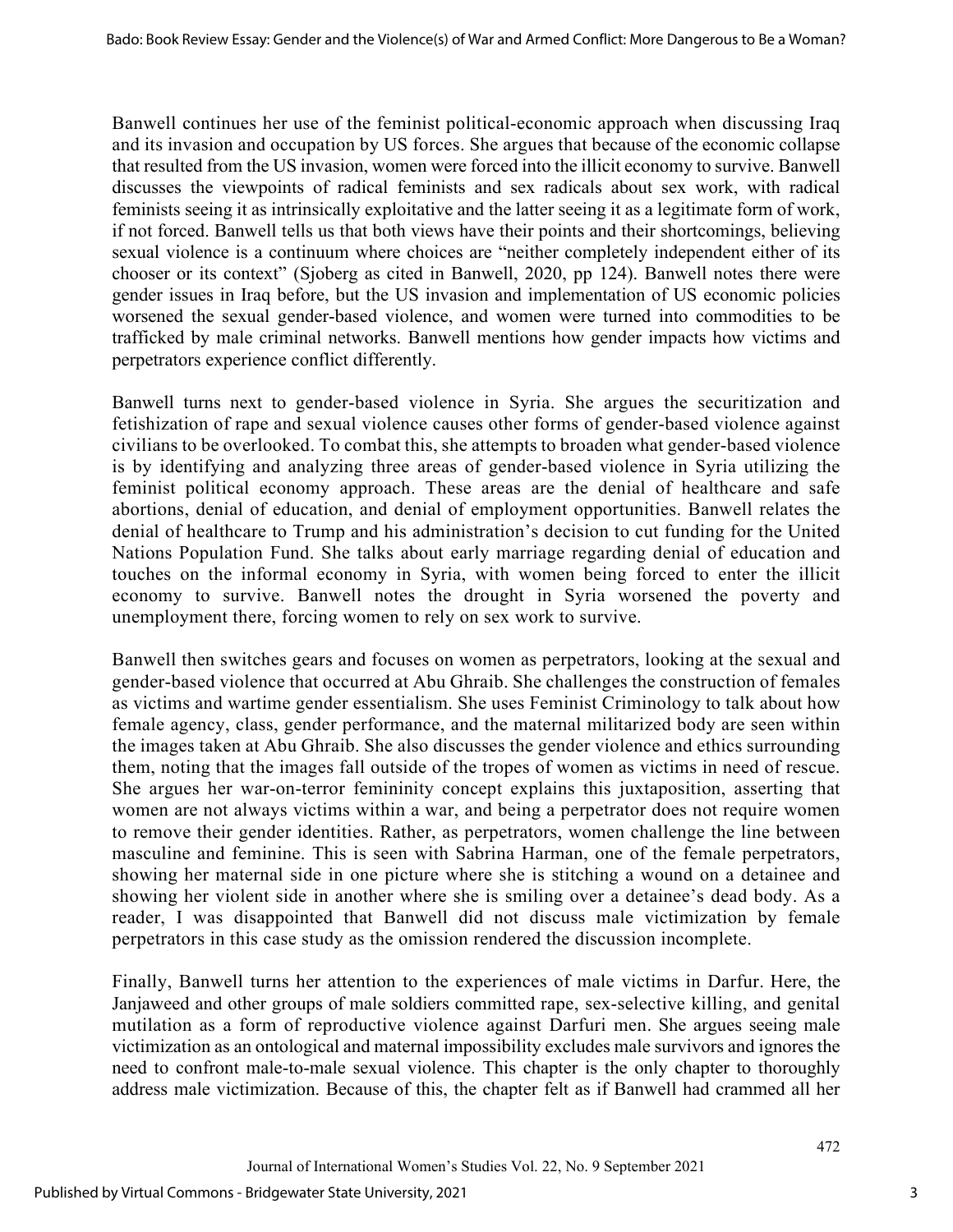ideas into it. This led to the chapter being dense and the hardest to grasp of the six. If she would have tied male victimization throughout the book, this chapter would have made more sense. Since she failed to do this, there was no basis for the terminology in this chapter, which led me to be confused about what different terms meant, such as 'maternal impossibility'. However, because this chapter is about male on male sexual violence, it means Banwell did not mention females as perpetrators against males. This failure to discuss how female perpetrators impact male victims leaves out an already opaque area of gender studies.

Despite these concerns, I would still recommend this book, especially to those interested in multidisciplinary works. It was interesting to read about Banwell developing her theories and terms from existing concepts and applying them to different conflicts. This allowed me to see how relevant gender is to the experiences people have within a war. An additional chapter or two focusing on male victimization, particularly with female perpetrators, would have been appreciated. This would have allowed for a new dimension of how gender impacts people within conflicts to be seen and discussed. Although Banwell's book is lacking in the very area she encourages others to do more research in, it also demonstrates and encourages new opportunities for others, and perhaps Banwell herself, to research males and masculinity.